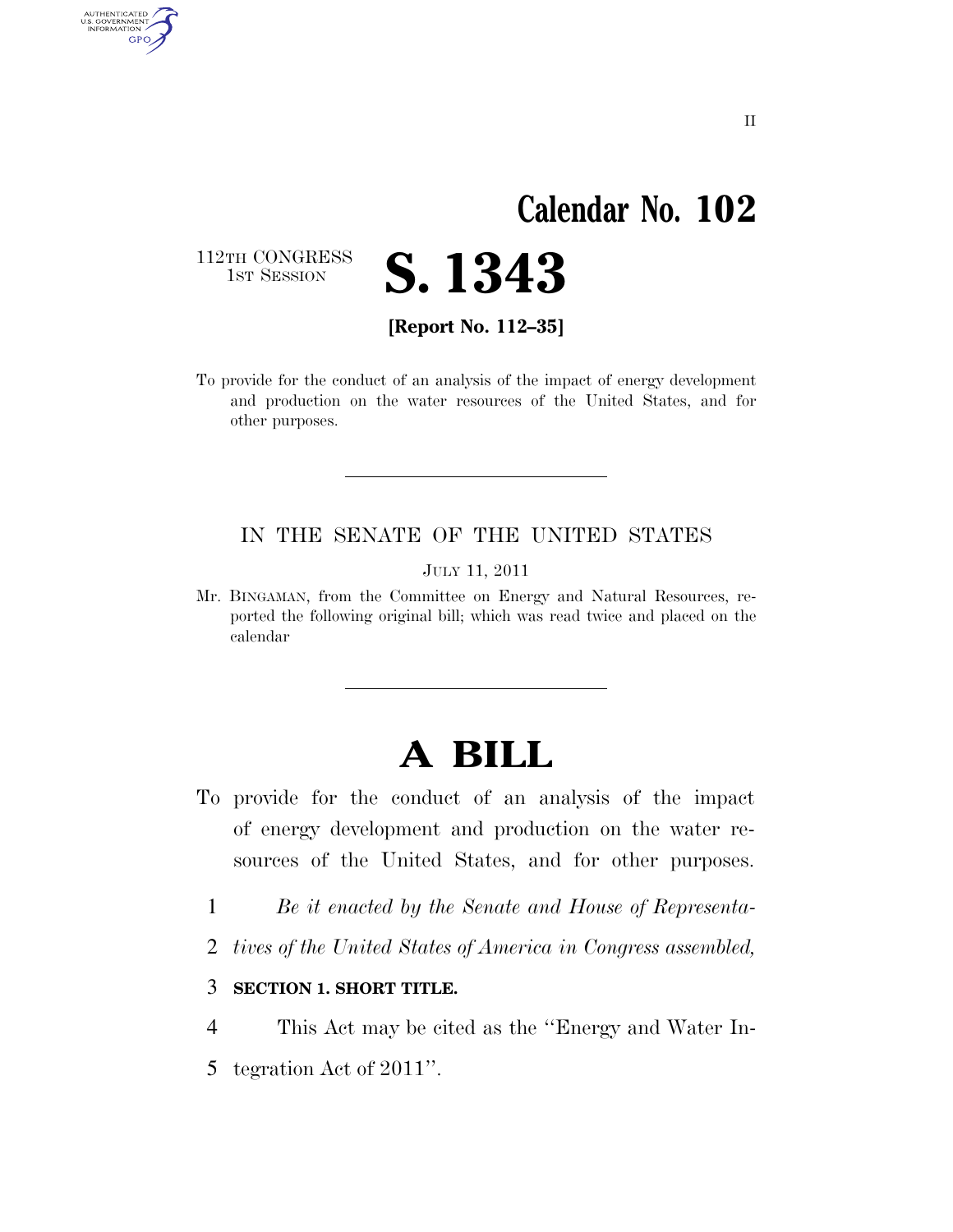### **SEC. 2. DEFINITION OF SECRETARY.**

 In this Act, the term ''Secretary'' means the Sec-retary of Energy.

### **SEC. 3. ENERGY WATER NEXUS STUDY.**

 (a) IN GENERAL.—Not later than 90 days after the date of enactment of this Act, the Secretary, in consulta- tion with the Secretary of the Interior and the Adminis- trator of the Environmental Protection Agency, shall enter into an arrangement with the National Academy of Sciences under which the Academy shall conduct an in- depth analysis of the impact of energy development and production on the water resources of the United States.

(b) SCOPE OF STUDY.—

 (1) IN GENERAL.—The study described in sub- section (a) shall be comprised of each assessment de-scribed in paragraphs (2) through (4).

17 (2) TRANSPORTATION SECTOR ASSESSMENT.

 (A) IN GENERAL.—The study shall include a lifecycle assessment of the quantity of water withdrawn and consumed in the production of 21 transportation fuels, or electricity used as a fuel 22 source, to evaluate the ratio that—

23 (i) the quantity of water withdrawn and consumed in the production of trans-portation fuels (measured in gallons), or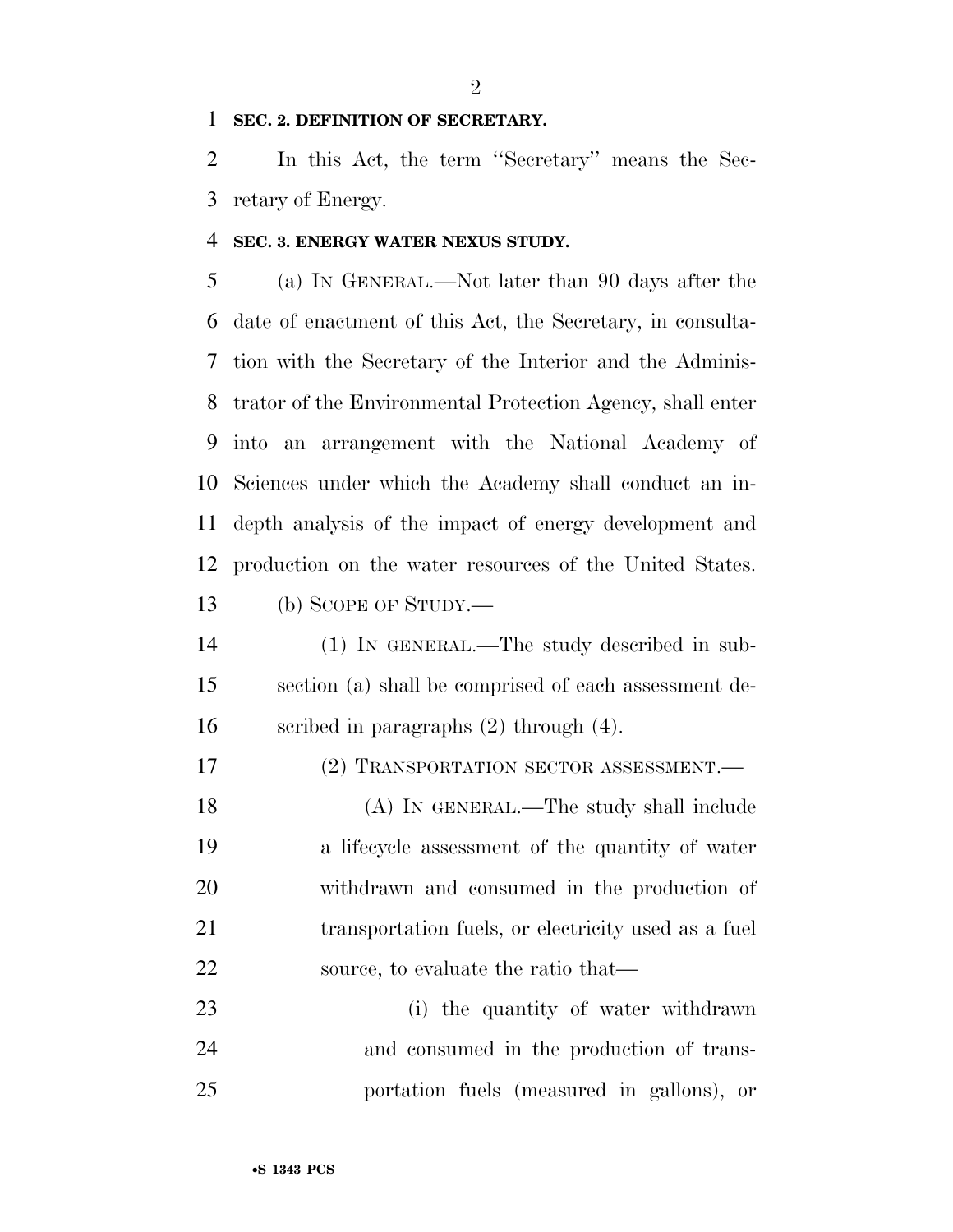| $\mathbf{1}$   | electricity (measured in kilowatt-hours);   |
|----------------|---------------------------------------------|
| $\overline{2}$ | bears to                                    |
| 3              | (ii) the total distance (measured in        |
| $\overline{4}$ | miles) that may be traveled as a result of  |
| 5              | the consumption of transportation fuels, or |
| 6              | electricity.                                |
| 7              | (B) SCOPE OF ASSESSMENT.                    |
| 8              | (i) IN GENERAL.—The assessment              |
| 9              | shall include, as applicable—               |
| 10             | (I) the exploration for, and ex-            |
| 11             | traction or growing of, energy feed-        |
| 12             | stock;                                      |
| 13             | (II) the processing of energy               |
| 14             | feedstock into transportation fuel;         |
| 15             | (III) the generation, transpor-             |
| 16             | tation, and storage of electricity for      |
| 17             | transportation; and                         |
| 18             | (IV) the conduct of an analysis of          |
| 19             | the efficiency with which the transpor-     |
| 20             | tation fuel is consumed.                    |
| 21             | FUELS.—The assessment<br>(ii)<br>shall      |
| 22             | contain an analysis of transportation fuel  |
| 23             | sources, including—                         |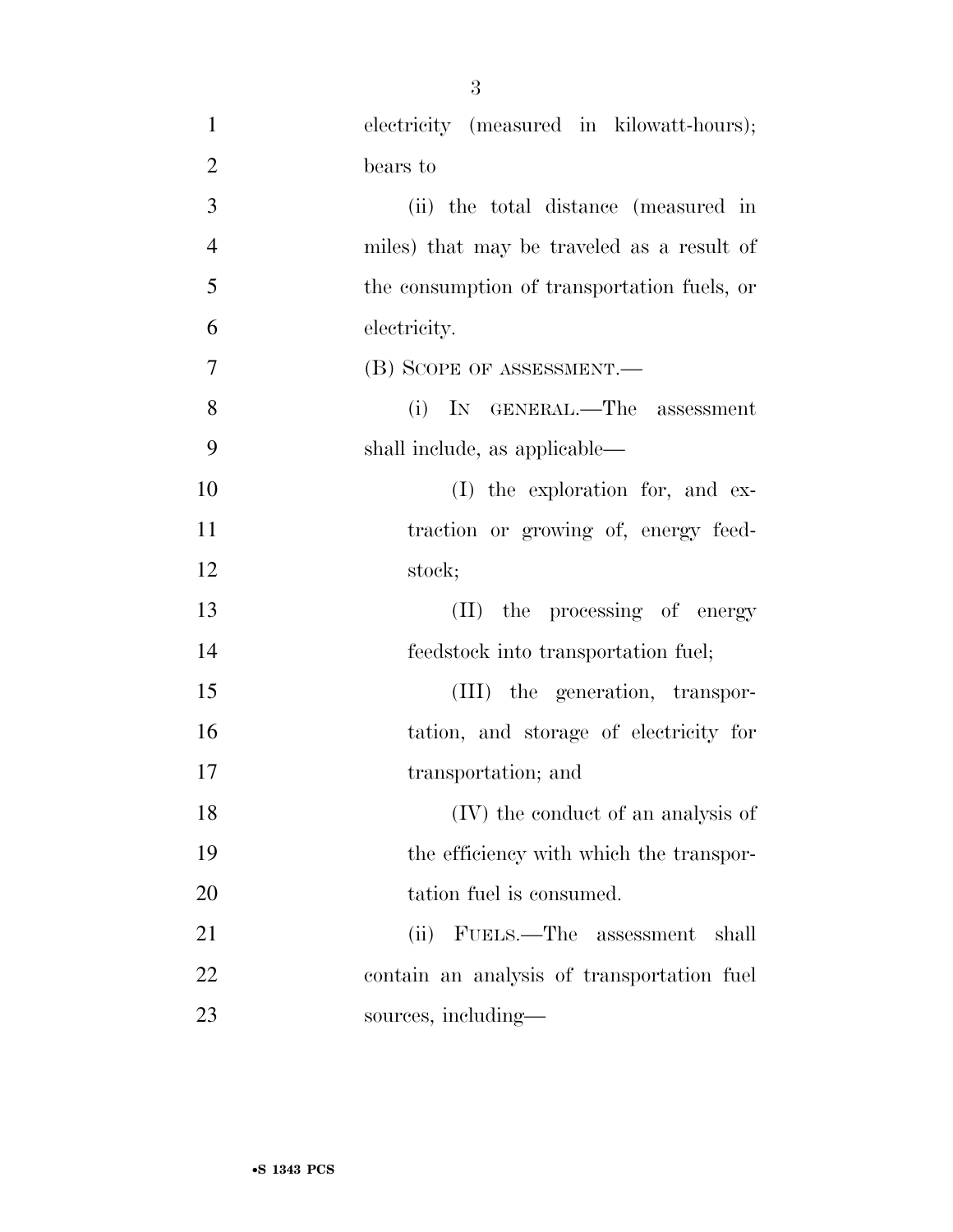| $\mathbf{1}$   | (I) domestically produced crude          |
|----------------|------------------------------------------|
| $\overline{2}$ | oil (including products derived from     |
| 3              | domestically produced crude oil);        |
| $\overline{4}$ | (II) imported crude oil (including       |
| 5              | products derived from imported crude     |
| 6              | oil);                                    |
| 7              | (III) domestically produced nat-         |
| 8              | ural gas (including liquid fuels derived |
| 9              | from natural gas);                       |
| 10             | $(IV)$ imported natural gas $(in-)$      |
| 11             | cluding liquid fuels derived from nat-   |
| 12             | ural gas);                               |
| 13             | (V) oil shale;                           |
| 14             | (VI) tar sands;                          |
| 15             | (VII) domestically produced corn-        |
| 16             | based ethanol;                           |
| 17             | (VIII) imported corn-based eth-          |
| 18             | anol;                                    |
| 19             | (IX) advanced biofuels (including        |
| 20             | cellulosic- and algae-based biofuels);   |
| 21             | $(X)$ coal to liquids (including         |
| 22             | aviation fuel, diesel, and gasoline      |
| 23             | products);                               |
| 24             | (XI) electricity consumed in—            |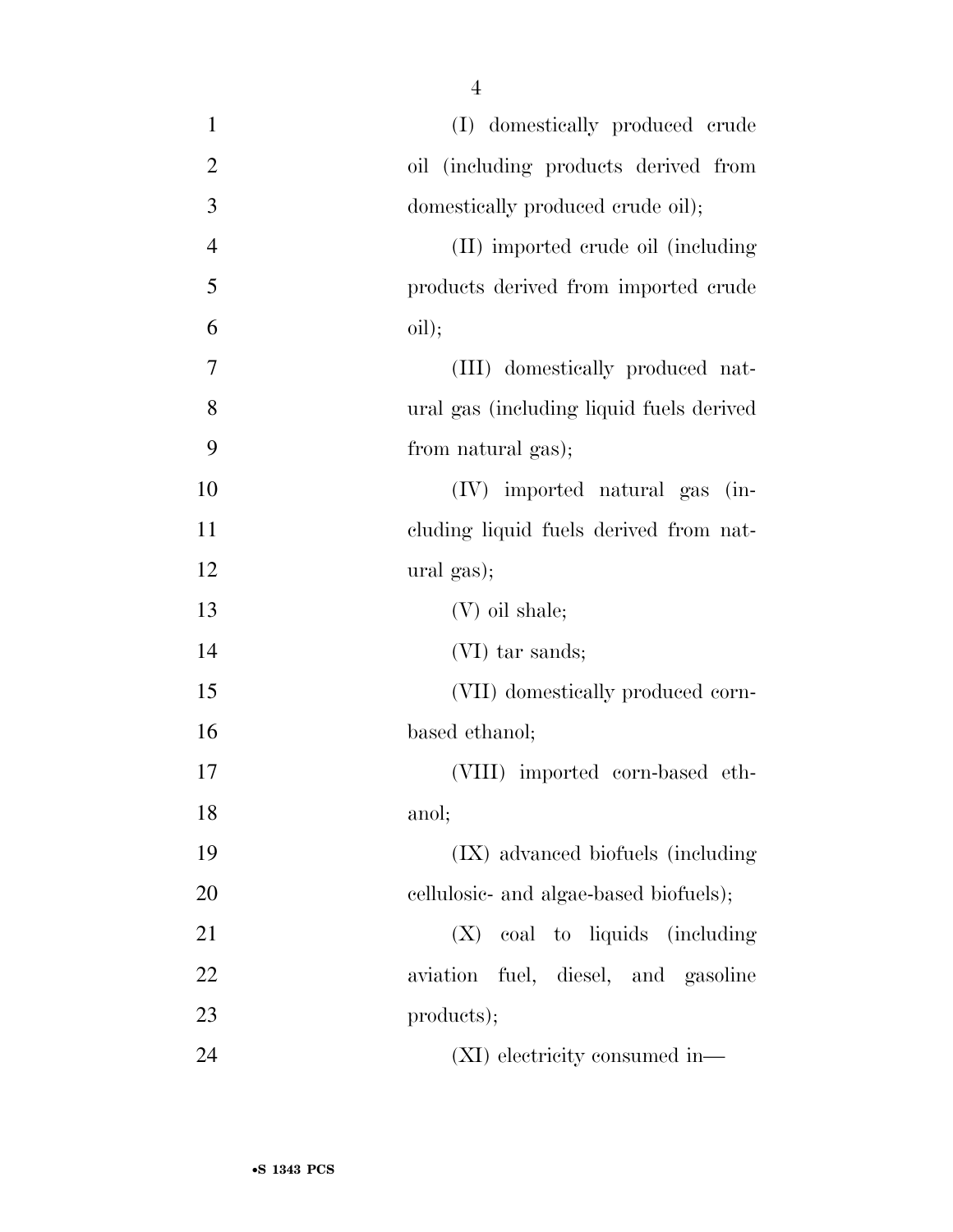(aa) fully electric drive vehi-2 cles; (bb) plug-in hybrid vehicles; and (cc) hydrogen; and (XII) any reasonably foreseeable combination of any transportation fuel source described in subclauses (I) through  $(XI)$ . 10 (3) ELECTRICITY SECTOR ASSESSMENT. (A) IN GENERAL.—The study shall include a lifecycle assessment of the quantity of water withdrawn and consumed in the production of electricity to evaluate the ratio that— (i) the quantity of water used and consumed in the production of electricity (measured in gallons); bears to 18 (ii) the quantity of electricity that is produced (measured in kilowatt-hours). 20 (B) SCOPE OF ASSESSMENT.—The assess-21 ment shall include, as applicable— (i) the exploration for, or extraction 23 or growing of, energy feedstock;

 (ii) the processing of energy feedstock for electricity production; and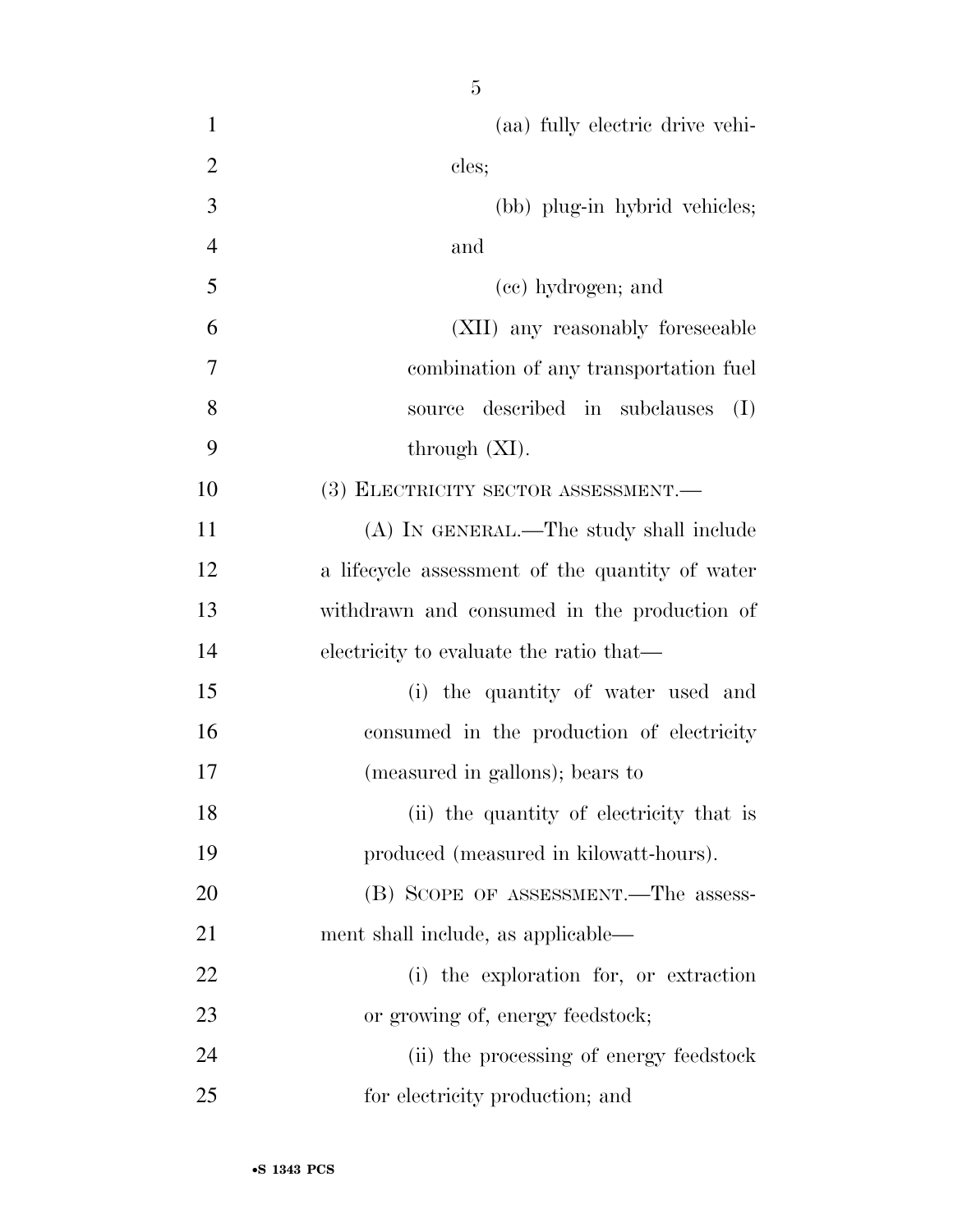| $\mathbf{1}$   | (iii) the production of electricity.               |
|----------------|----------------------------------------------------|
| $\overline{2}$ | (C) GENERATION TYPES.—The assessment               |
| 3              | shall contain an evaluation and analysis of elec-  |
| $\overline{4}$ | tricity generation facilities that are constructed |
| 5              | in accordance with different plant designs (in-    |
| 6              | cluding different cooling technologies such as     |
| 7              | water, air, and hybrid systems, and technologies   |
| 8              | designed to minimize carbon dioxide releases)      |
| 9              | based on the fuel used by the facility, includ-    |
| 10             | $ing$ —                                            |
| 11             | $(i)$ coal;                                        |
| 12             | (ii) natural gas;                                  |
| 13             | $(iii)$ oil;                                       |
| 14             | (iv) nuclear energy;                               |
| 15             | (v) solar energy;                                  |
| 16             | (vi) wind energy;                                  |
| 17             | (vii) geothermal energy;                           |
| 18             | (viii) biomass;                                    |
| 19             | (ix) the beneficial use of waste heat;             |
| 20             | and                                                |
| 21             | (x) any reasonably foreseeable com-                |
| 22             | bination of any fuel described in clauses (i)      |
| 23             | through (ix).                                      |
| 24             | (4) ASSESSMENT OF ADDITIONAL IMPACTS.—In           |
| 25             | addition to the impacts associated with the direct |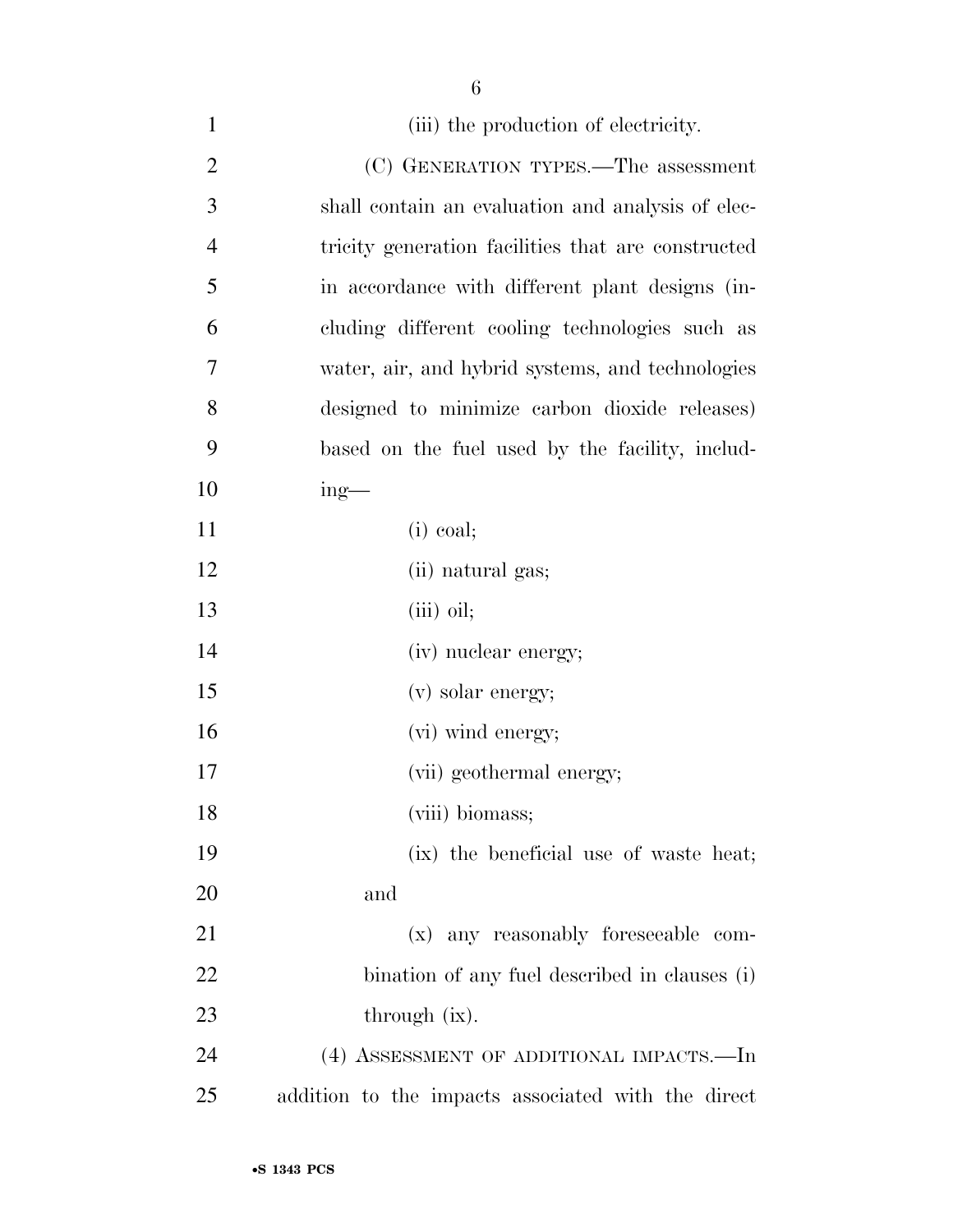| $\mathbf{1}$   | and consumption of water resources in the<br>use           |
|----------------|------------------------------------------------------------|
| $\overline{2}$ | transportation and electricity sectors described in        |
| 3              | paragraphs $(2)$ and $(3)$ , the study shall contain an    |
| $\overline{4}$ | identification and analysis of any unique water im-        |
| 5              | pact associated with a specific fuel source, including     |
| 6              | an impact resulting from—                                  |
| 7              | (A) any extraction or mining practice;                     |
| 8              | (B) the transportation of feedstocks from                  |
| 9              | the point of extraction to the point of proc-              |
| 10             | essing;                                                    |
| 11             | (C) the transportation of fuel and power                   |
| 12             | from the point of processing to the point of con-          |
| 13             | sumption; and                                              |
| 14             | (D) the location of a specific fuel source                 |
| 15             | from specific geographical regions, including              |
| 16             | coastal regions.                                           |
| 17             | REPORT TO SECRETARY.—Not later than 18<br>(e)              |
|                | 18 months after the date of enactment of this Act, the Na- |
| 19             | tional Academy of Sciences shall submit to the Secretary   |
| 20             | a report that contains a summary of the results of the     |
| 21             | study conducted under this section.                        |
| 22             | (d) AVAILABILITY OF RESULTS OF STUDY.—On the               |
| 23             | date on which the National Academy of Sciences completes   |
| 24             | the study under this section, the National Academy of      |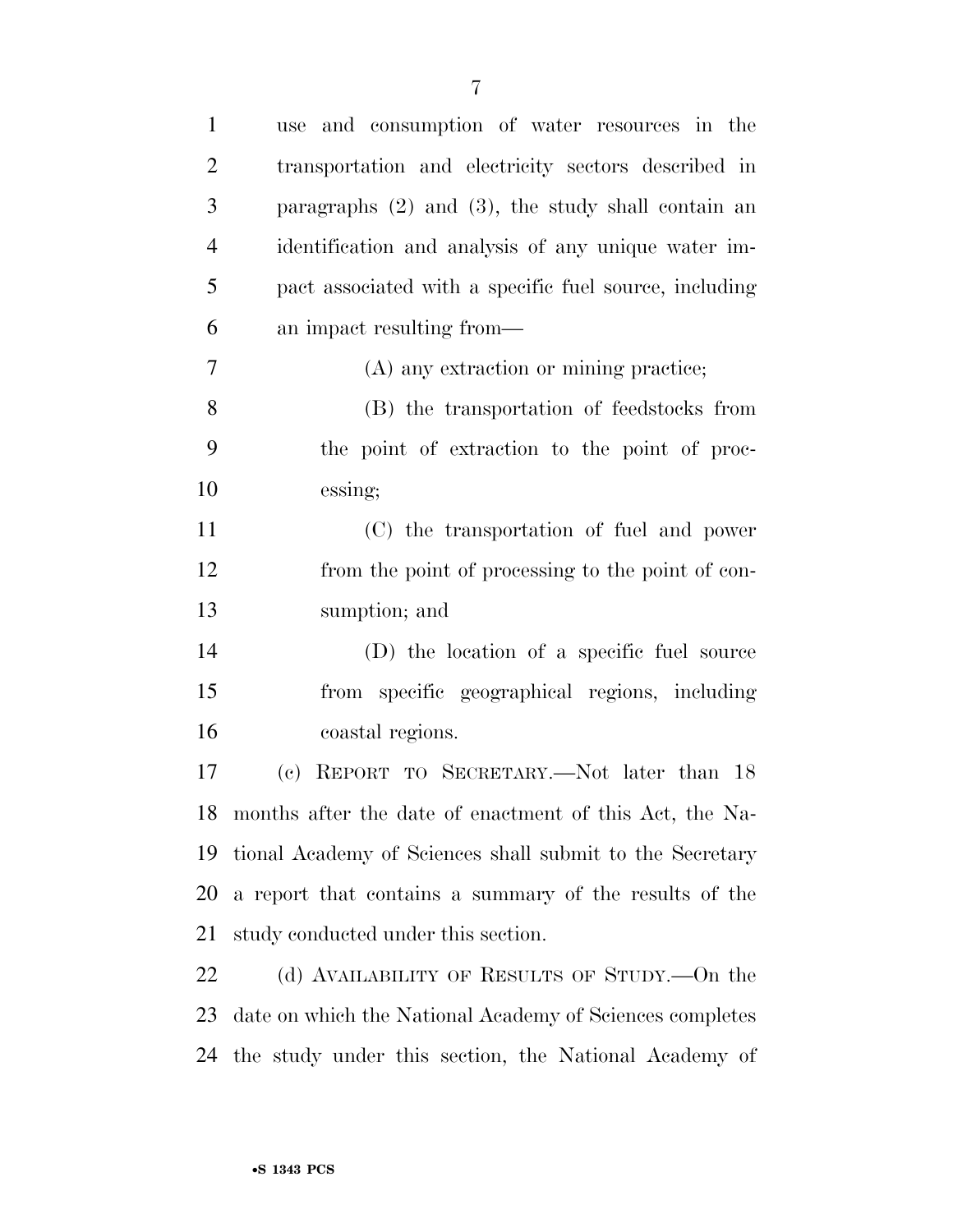Sciences shall make available to the public the results of the study.

### **SEC. 4. POWER PLANT WATER AND ENERGY EFFICIENCY.**

 (a) IN GENERAL.—To protect water supplies and promote the efficient use of water in the electricity produc- tion sector, the Secretary, in consultation with the Sec- retary of the Interior and the Administrator of the Envi- ronmental Protection Agency, shall conduct a study to identify alternative technologies and related strategies to optimize water and energy efficiency in the production of electricity by each type of generation.

 (b) GENERATION TYPES.—The study shall include an evaluation of different types of generation facilities, in-cluding—

 (1) coal facilities, under which the evaluation shall account for—

 (A) different types of coal and associated generating technologies; and

 (B) the use of technologies designed to minimize and sequester carbon dioxide releases; (2) oil and natural gas facilities, under which the evaluation shall account for the use of tech- nologies designed to minimize and sequester carbon dioxide releases;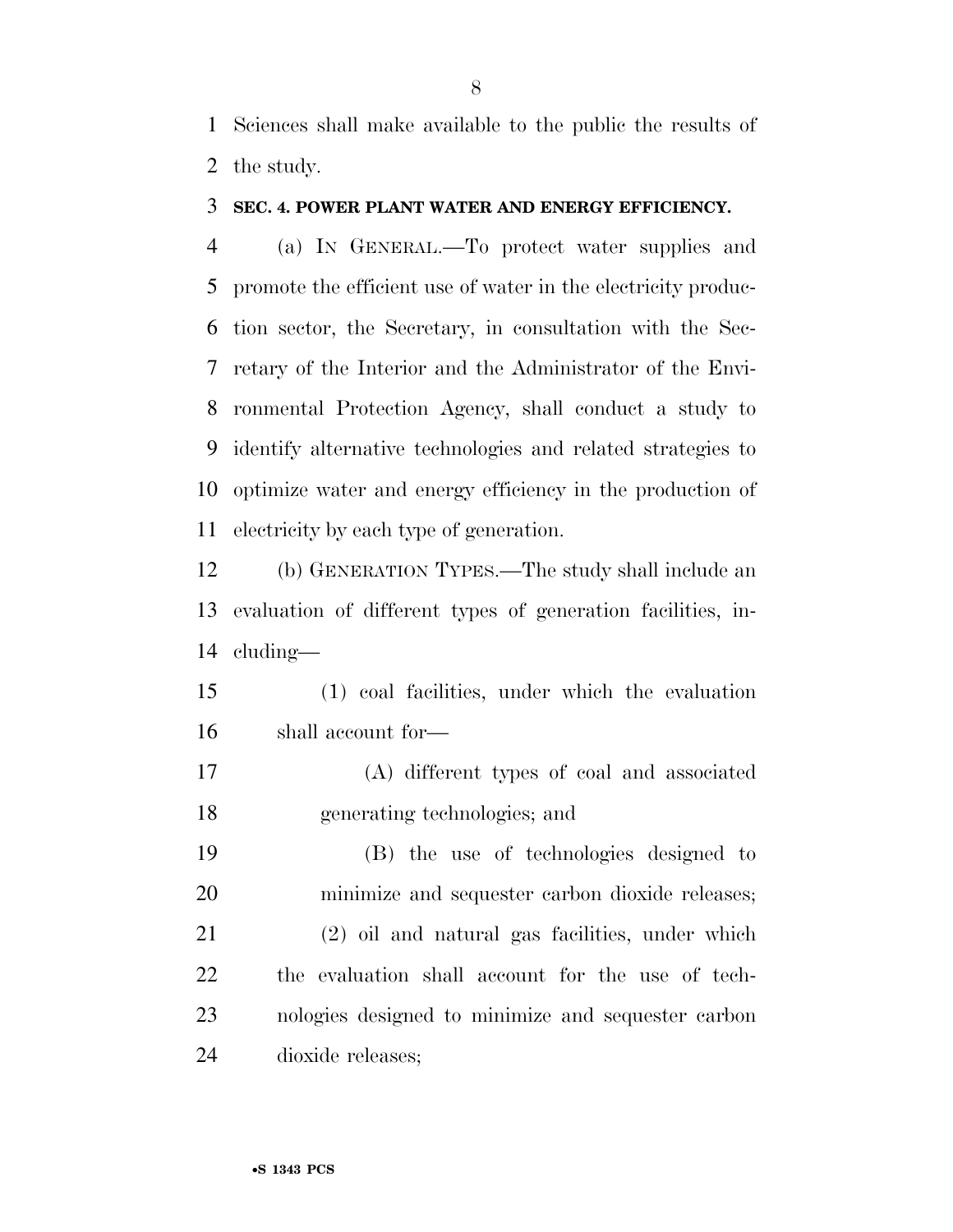(3) hydropower, including turbine upgrades, in- cremental hydropower, in-stream hydropower, and pump-storage projects;

- (4) thermal solar facilities; and
- (5) nuclear facilities.

 (c) REPORT TO CONGRESS.—Not later than 18 months after the date of enactment of this Act, the Sec- retary shall submit to the appropriate committees of Con- gress a report that contains a description of the results of the study conducted under this section (including an assessment of any region-specific factor, such as water availability and energy reliability, that should be consid-ered in evaluating the results).

# **SEC. 5. RECLAMATION WATER CONSERVATION AND EN-**

### **ERGY SAVINGS STUDY.**

(a) DEFINITIONS.—In this section:

 (1) RECLAMATION PROJECT.—The term ''Rec- lamation project'' means a project authorized by the Federal Government and carried out by the Bureau of Reclamation.

 (2) SECRETARY.—The term ''Secretary'' means the Secretary of the Interior, acting through the Commissioner of Reclamation.

(b) STUDY.—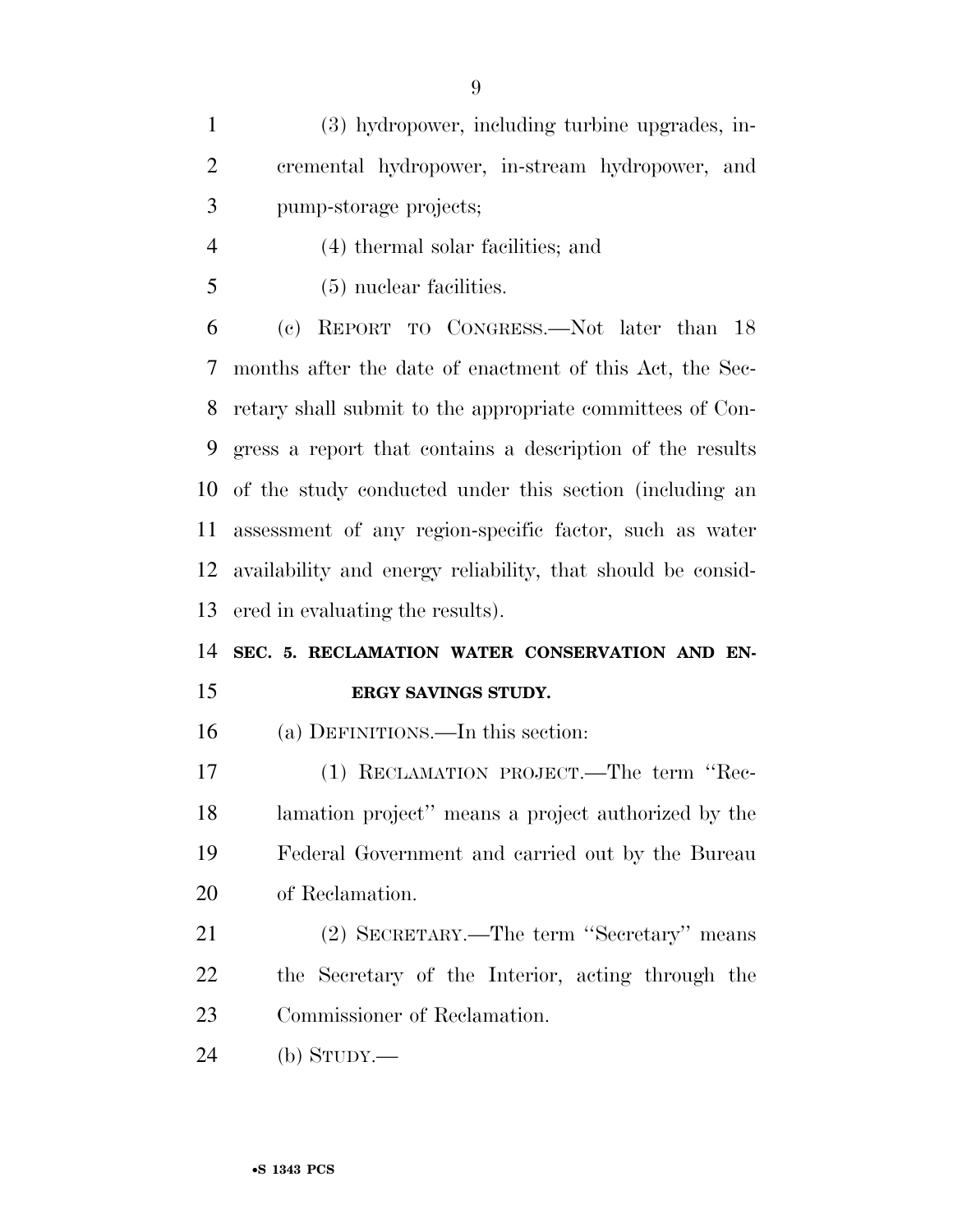| $\mathbf{1}$   | (1) IN GENERAL.—In accordance with para-                |
|----------------|---------------------------------------------------------|
| $\overline{2}$ | $graph (2)$ , to promote the efficient use of energy in |
| 3              | water distribution systems, the Secretary shall con-    |
| $\overline{4}$ | duct a study to evaluate the quantities of energy       |
| 5              | used in water storage and delivery operations in        |
| 6              | Reclamation projects.                                   |
| 7              | (2) ELEMENTS.—In conducting the study, the              |
| 8              | Secretary shall—                                        |
| 9              | (A) assess and estimate the annual energy               |
| 10             | consumption associated with the Reclamation             |
| 11             | projects; and                                           |
| 12             | $(B)$ identify—                                         |
| 13             | (i) the Reclamation projects that con-                  |
| 14             | sume the greatest quantity of energy; and               |
| 15             | (ii) the aspect of the operation of each                |
| 16             | Reclamation project described in clause (i)             |
| 17             | that is the most energy intensive (including            |
| 18             | water storage and releases, water delivery,             |
| 19             | and administrative operations); and                     |
| 20             | (C) identify opportunities to significantly             |
| 21             | reduce current energy consumption and costs             |
| 22             | with respect to each Reclamation project de-            |
| 23             | scribed in subparagraph (B), including, as ap-          |
| 24             | plicable, through—                                      |
| 25             | (i) reduced groundwater pumping;                        |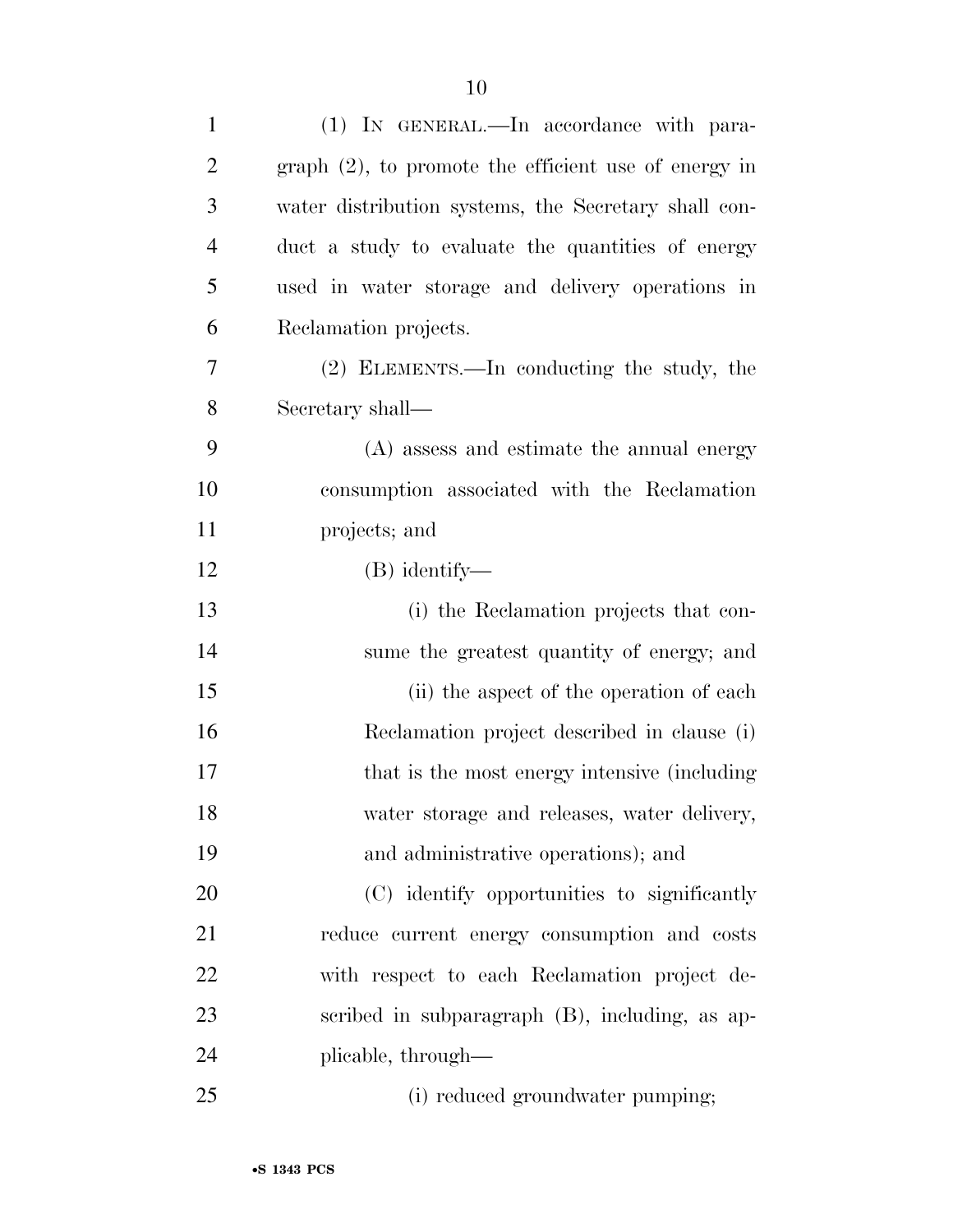|                | (ii) improved reservoir operations;                      |
|----------------|----------------------------------------------------------|
|                | (iii) infrastructure rehabilitation;                     |
| -3             | (iv) water reuse; and                                    |
| $\overline{4}$ | (v) the integration of renewable en-                     |
| -5             | ergy generation with project operations.                 |
| 6              | (c) REPORT TO CONGRESS.—Not later than 18                |
| $\frac{1}{2}$  | months after the date of enactment of this Act, the Sec- |

 retary shall submit to the appropriate committees of Con- gress a report that contains a description of the results of the study conducted under this section, including an estimate of the quantity of renewable energy potentially available for generation from reclamation projects.

### **SEC. 6. DESALINATION RESEARCH.**

 (a) IN GENERAL.—The Secretary of the Interior (re- ferred to in this section as the ''Secretary'') shall operate, manage and maintain facilities to carry out research, de- velopment, and demonstration activities to develop tech- nologies and methods that promote brackish groundwater desalination as a viable method to increase water supply in a cost-effective manner.

(b) OBJECTIVES; ACTIVITIES.—

- (1) OBJECTIVES.—The Secretary shall conduct demonstration projects—
- (A) to develop new water and energy tech-nologies with widespread applicability; and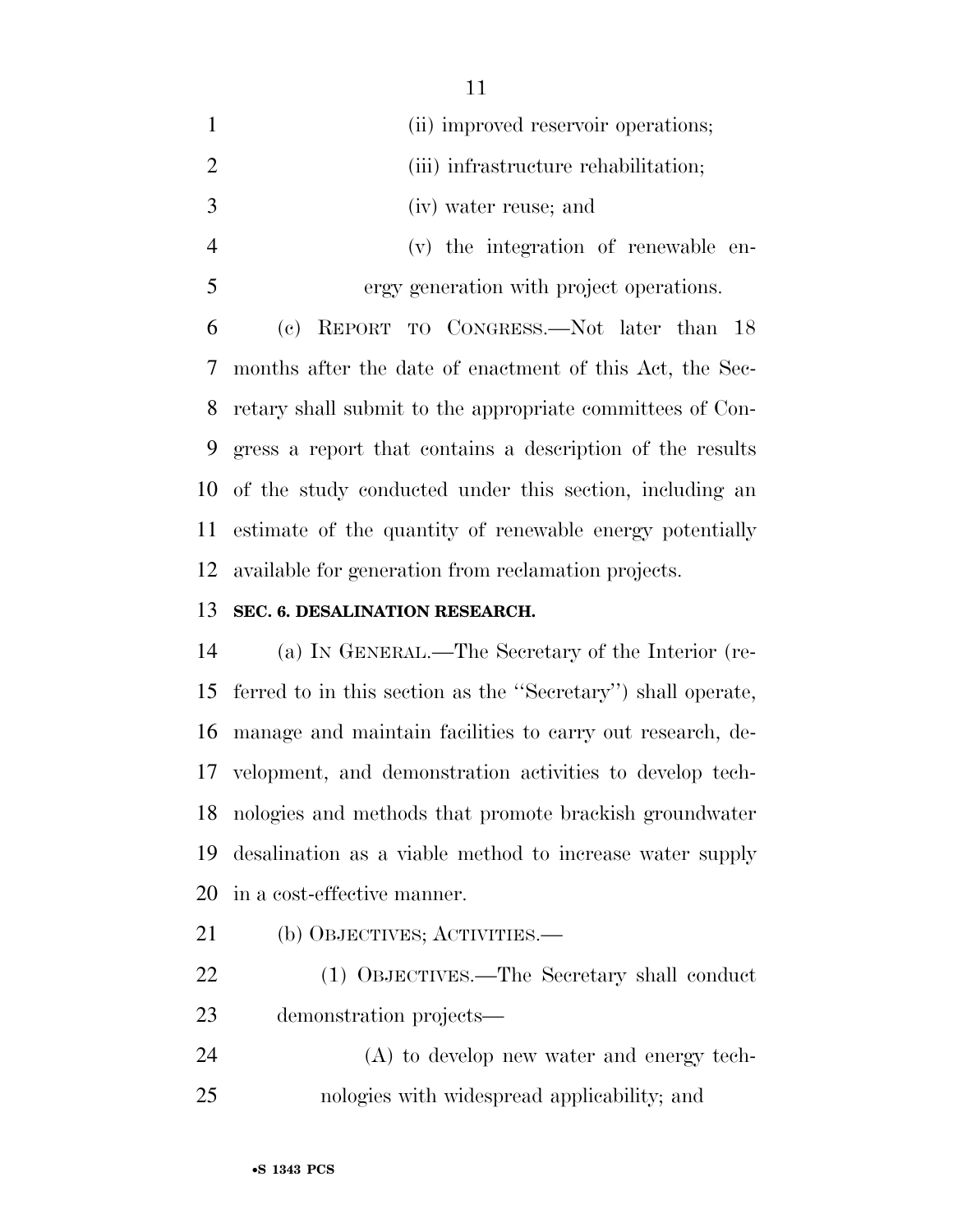| $\mathbf{1}$   | (B) to create new supplies of usable water           |
|----------------|------------------------------------------------------|
| $\overline{2}$ | for municipal, agricultural, industrial, or envi-    |
| 3              | ronmental purposes.                                  |
| $\overline{4}$ | (2) ACTIVITIES.—In operating, managing, and          |
| 5              | maintaining the facilities under subsection (a), the |
| 6              | Secretary shall carry out—                           |
| 7              | $(A)$ as a priority, the development of re-          |
| 8              | newable energy technologies for integration with     |
| 9              | desalination technologies—                           |
| 10             | (i) to reduce the capital and oper-                  |
| 11             | ational costs of desalination;                       |
| 12             | (ii) to minimize the environmental im-               |
| 13             | pacts of desalination; and                           |
| 14             | (iii) to increase public acceptance of               |
| 15             | desalination as a viable water supply proc-          |
| 16             | ess;                                                 |
| 17             | (B) research regarding various desalination          |
| 18             | processes, including improvements in reverse         |
| 19             | and forward osmosis technologies;                    |
| 20             | (C) the development of innovative methods            |
| 21             | and technologies to reduce the volume and cost       |
| 22             | of desalination concentrated wastes (including       |
| 23             | disposal of desalination<br>the<br>concentrated      |
| 24             | wastes) in an environmentally sound manner;          |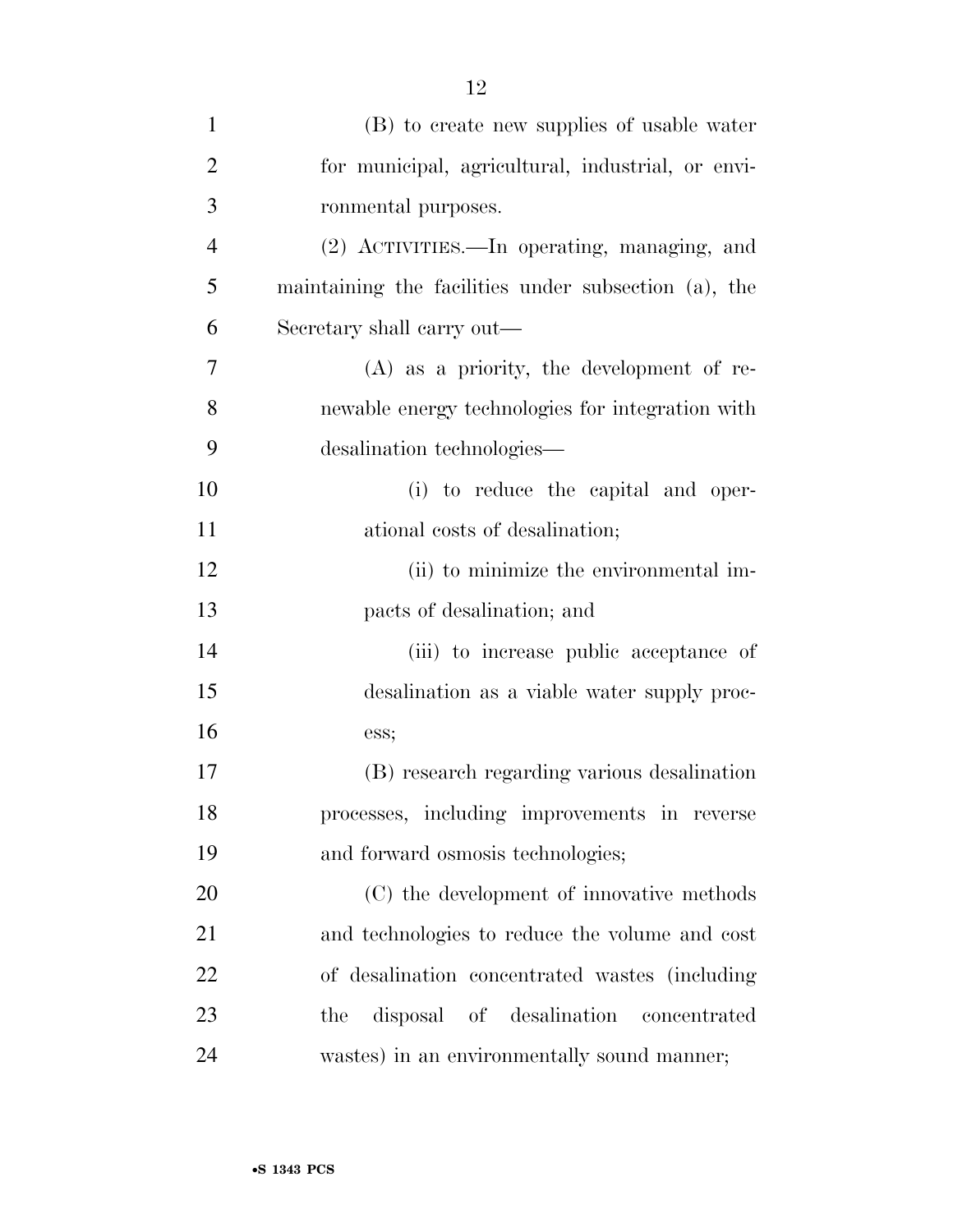| $\mathbf{1}$   | (D) an outreach program to create part-                     |
|----------------|-------------------------------------------------------------|
| $\overline{2}$ | nerships with States, academic institutions, pri-           |
| 3              | vate entities, local public agencies, and other             |
| $\overline{4}$ | appropriate organizations to conduct research,              |
| 5              | development, and demonstration activities, in-              |
| 6              | cluding the establishment of rental and other               |
| $\overline{7}$ | charges to provide revenue to help offset the               |
| 8              | costs of operating and maintaining the facility;            |
| 9              | and                                                         |
| 10             | (E) an outreach program to educate the                      |
| 11             | public on—                                                  |
| 12             | (i) desalination and renewable energy                       |
| 13             | technologies; and                                           |
| 14             | (ii) the benefits of using water in an                      |
| 15             | efficient manner.                                           |
| 16             | (c) AUTHORITY OF SECRETARY.—The Secretary may               |
| 17             | enter into contracts or other agreements with, or make      |
| 18             | grants to, appropriate entities to manage, operate, or oth- |
| 19             | erwise carry out this section, including an agreement with  |
| 20             | a local or regional academic institution or a consortium    |
| 21             | of institutions to manage research activities.              |
| 22             | (d) REAUTHORIZATION.—Section 8 of the Water De-             |

 salination Act of 1996 (42 U.S.C. 10301 note; Public Law 104–298) is amended—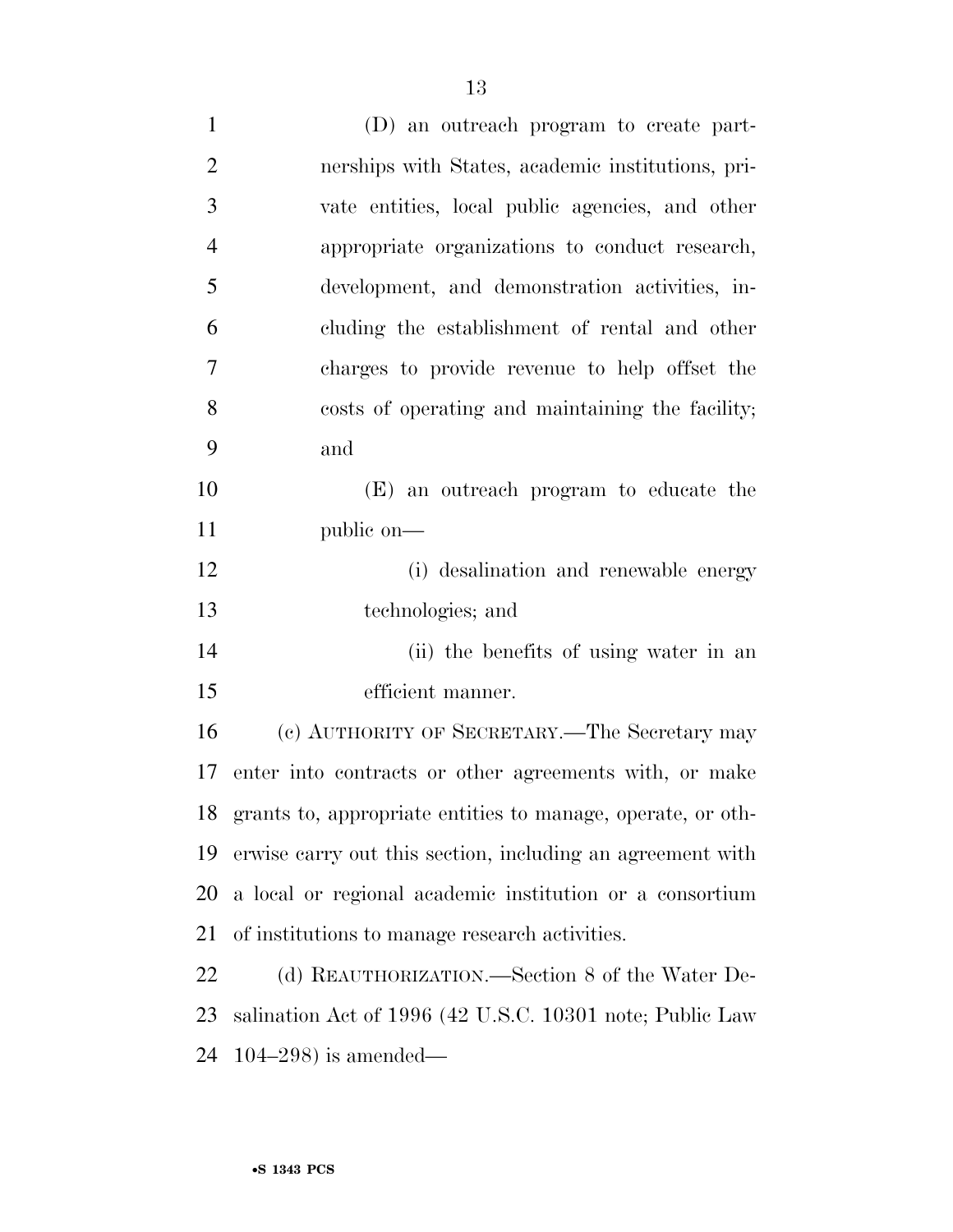| $\mathbf{1}$   | $(1)$ in subsection (a), in the first sentence, by   |
|----------------|------------------------------------------------------|
| 2              | striking "2011" and inserting "2016"; and            |
| 3              | $(2)$ in subsection (b), by striking "\$25,000,000   |
| $\overline{4}$ | for fiscal years 1997 through 2011" and inserting    |
| 5              | " $*2,000,000$ for each of fiscal years 2012 through |
| 6              | $2016"$ .                                            |
| $\tau$         | SEC. 7. ENHANCED INFORMATION ON WATER-RELATED EN-    |
| 8              | ERGY CONSUMPTION.                                    |
| 9              | Section 205 of the Department of Energy Organiza-    |
|                |                                                      |

 tion Act (42 U.S.C. 7135) is amended by adding at the end the following:

12 "(n) WATER-RELATED ENERGY CONSUMPTION.—

13 ''(1) IN GENERAL.—Not less than once during each 3-year period, to aid in the understanding and reduction of the quantity of energy used in associa-16 tion with the use of water, the Administrator shall conduct an assessment under which the Adminis- trator shall collect information on energy use in var- ious sectors of the economy that are associated with the procurement, treatment, or delivery of water.

21 ''(2) REQUIRED SECTORS.—An assessment de- scribed in paragraph (1) shall contain an analysis of water-related energy use for all relevant sectors of 24 the economy, including water used for—

25  $((A)$  agricultural purposes;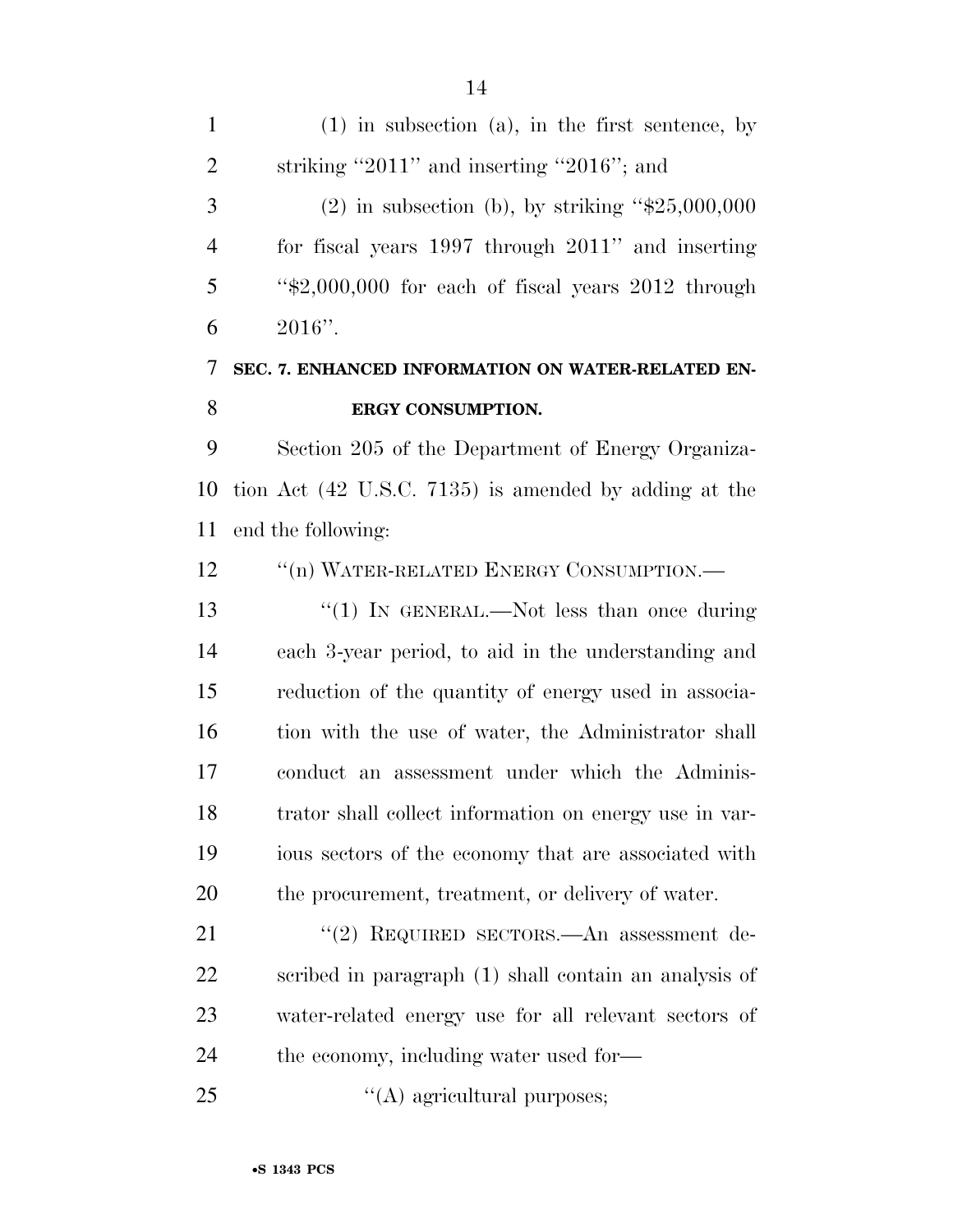| $\mathbf{1}$   | "(B) municipal purposes;                                   |
|----------------|------------------------------------------------------------|
| $\overline{2}$ | $\lq\lq$ industrial purposes; and                          |
| 3              | $\lq\lq$ (D) domestic purposes.                            |
| $\overline{4}$ | $\lq(3)$ EFFECT.—Nothing in this subsection af-            |
| 5              | fects the authority of the Administrator to collect        |
| 6              | data under section 52 of the Federal Energy Admin-         |
| 7              | istration Act of 1974 (15 U.S.C. 790a).".                  |
| 8              | SEC. 8. ENERGY-WATER RESEARCH AND DEVELOPMENT              |
|                |                                                            |
| 9              | ROADMAP.                                                   |
| 10             | (a) IN GENERAL.—Not later than 90 days after the           |
|                | date of enactment of this Act, the Secretary shall develop |
|                | a document to be known as the "Energy-Water Research"      |
| 11<br>12<br>13 | and Development Roadmap" to define the future research,    |
| 14             | development, demonstration, and commercialization ef-      |
| 15             | forts that are required to address emerging water-related  |

able energy generation and production.

(b) REPORT.—

 (1) IN GENERAL.—Not later than 120 days after the date of enactment of this Act, the Sec- retary shall submit to the appropriate committees of Congress a report describing the document described in subsection (a), including recommendations for any future action with respect to the document.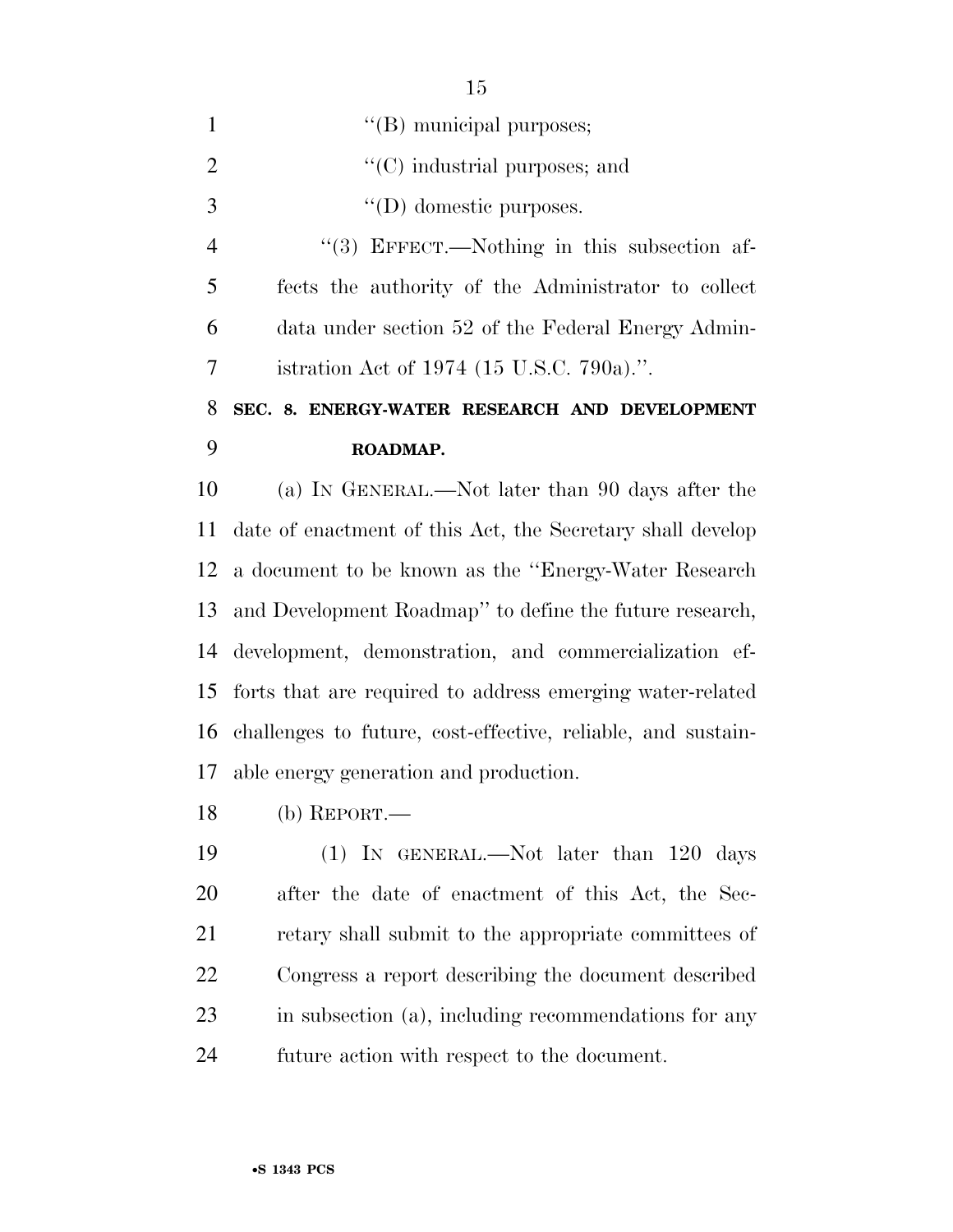| $\mathbf{1}$   | (2) INCLUSIONS.—The report described in              |
|----------------|------------------------------------------------------|
| $\overline{2}$ | paragraph (1) shall include a review of existing re- |
| 3              | search, development, and demonstration programs      |
| $\overline{4}$ | within the Department of Energy to determine         |
| 5              | which programs should include water use consider-    |
| 6              | ations.                                              |
| 7              | SEC. 9. ENERGY-WATER CLEAN TECHNOLOGY GRANT PRO-     |
| 8              | GRAM.                                                |
| 9              | (a) DEFINITIONS.—In this section:                    |
| 10             | (1) ELIGIBLE ENTITY.—The term "eligible enti-        |
| 11             | $\mathbf{tv}$ " means—                               |
| 12             | (A) an eligible unit of local government;            |
| 13             | (B) an Indian tribe; and                             |
| 14             | (C) a water or wastewater agency of a                |
| 15             | State or local government or other public agen-      |
| 16             | cy.                                                  |
| 17             | (2) ELIGIBLE UNIT OF LOCAL GOVERNMENT.               |
| 18             | The term "eligible unit of local government" has the |
| 19             | meaning given the term in section 541 of the Energy  |
| 20             | Independence and Security Act of 2007 (42 U.S.C.     |
| 21             | 17151).                                              |
| 22             | (3) INDIAN TRIBE.—The term "Indian tribe"            |
| 23             | has the meaning given the term in section 4 of the   |
| 24             | Indian Self-Determination and Education Assistance   |
| 25             | Act $(25 \text{ U.S.C. } 450 \text{b}).$             |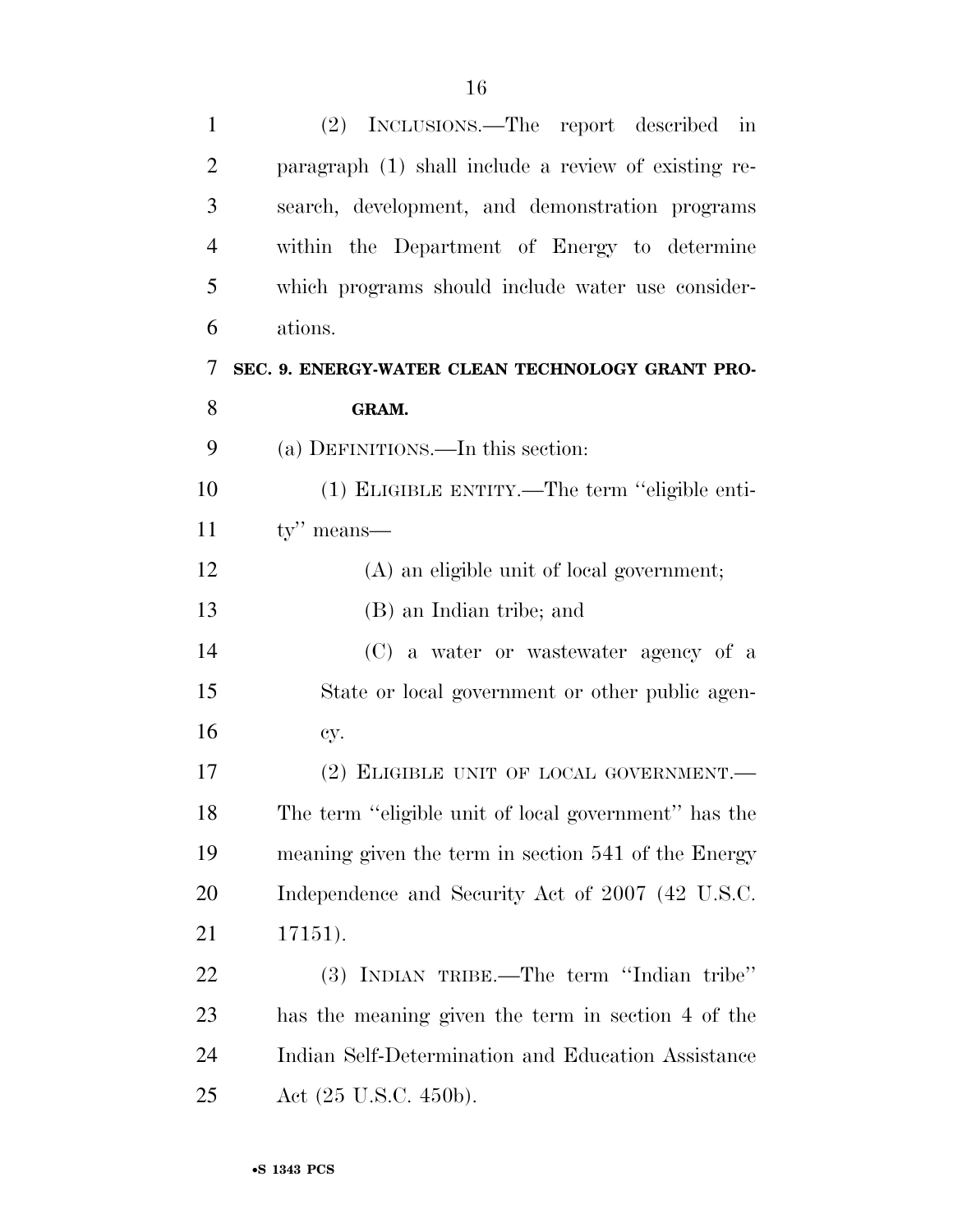(b) GRANT PROGRAM.—In accordance with sub- section (c), the Secretary may carry out a competitive grant program under which the Secretary may provide grants to eligible entities to demonstrate the deployment of technologies that reduce the consumption of, or con- serve, energy supplies through energy savings and water conservation activities in commercial, residential, and mixed-use development projects.

(c) REQUIREMENTS.—

 (1) PROVISION OF ASSISTANCE.—In carrying out the program under subsection (b), the Secretary shall provide assistance to eligible entities that carry out projects that—

- (A) have the potential to be replicated in other locations;
- (B) are of sufficient size to demonstrate deployment of the project at scale; and

 (C) are likely to accelerate and expand in- vestment in cost-effective technologies that demonstrate sustained reductions in energy con- sumption or conservation of energy supplies, in-22 cluding the deployment of renewable energy and water reuse technologies.

 (2) PRIORITIZATION.—In selecting eligible enti-ties under paragraph (1), the Secretary shall give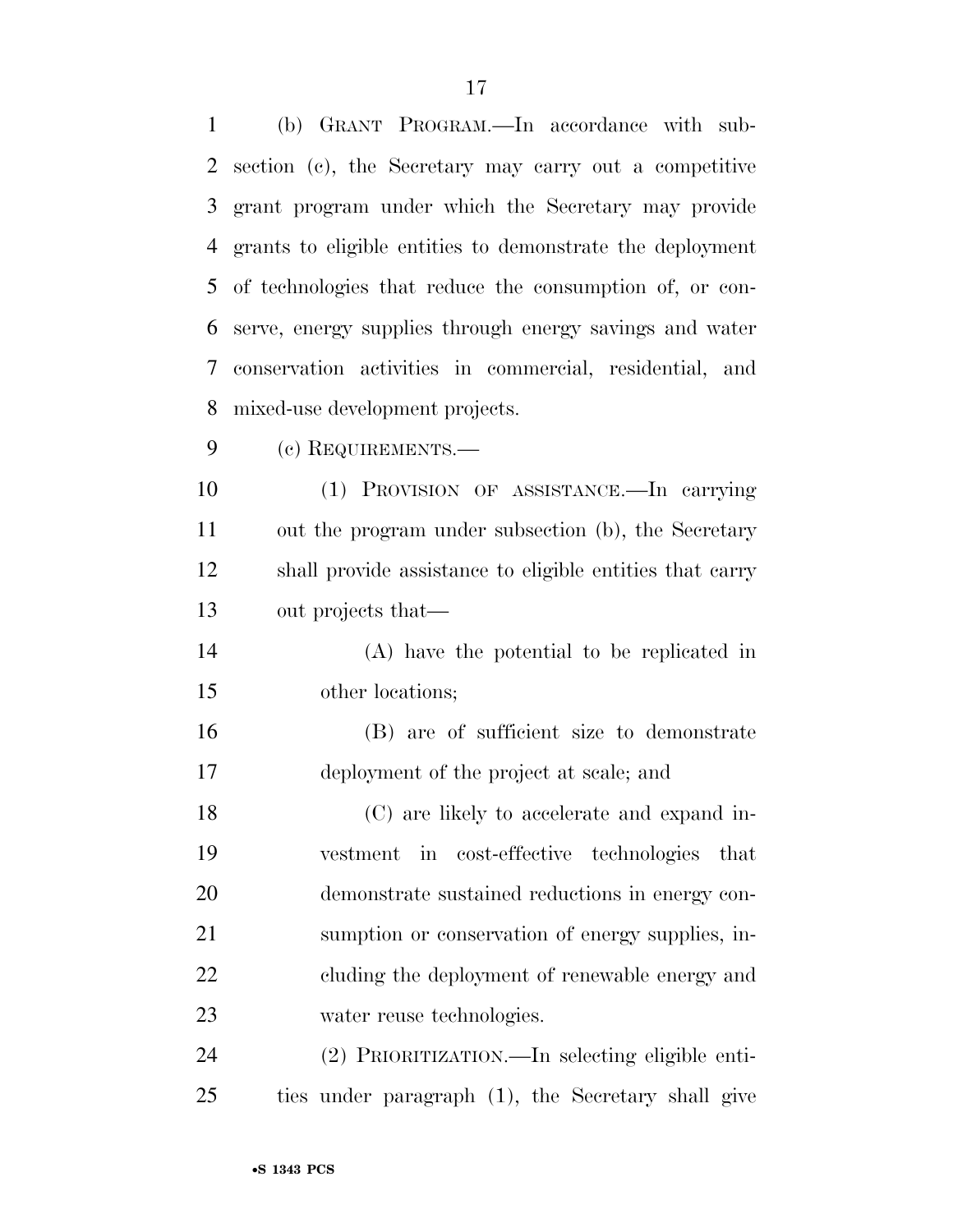priority to each eligible entity that carries out a project that has the potential to create sustained en- ergy reductions that are greater than 50 percent for the project development, as compared to similar project developments that do not include the tech- nology used by the project that is the subject of the demonstration.

 (3) COST-SHARING.—Each demonstration activ- ity carried out under a project under this program shall be subject to each cost-sharing requirement de- scribed in section 988 of the Energy Policy Act of 2005 (42 U.S.C. 16352).

 (4) PUBLIC-PRIVATE PARTNERSHIPS.—The Sec- retary shall provide a grant under this section only to an eligible entity that uses a public-private part- nership to design and carry-out the project of the el-igible entity.

 (5) LIMITATION ON FUNDS.—Funds provided through a grant made by the Secretary under this section shall not be used by the recipient eligible en-21 tity for any operation or maintenance cost of the eli-gible entity.

 (6) REPORT.—The Secretary shall require each eligible entity that receives a grant from the Sec-retary under this section to submit to the Secretary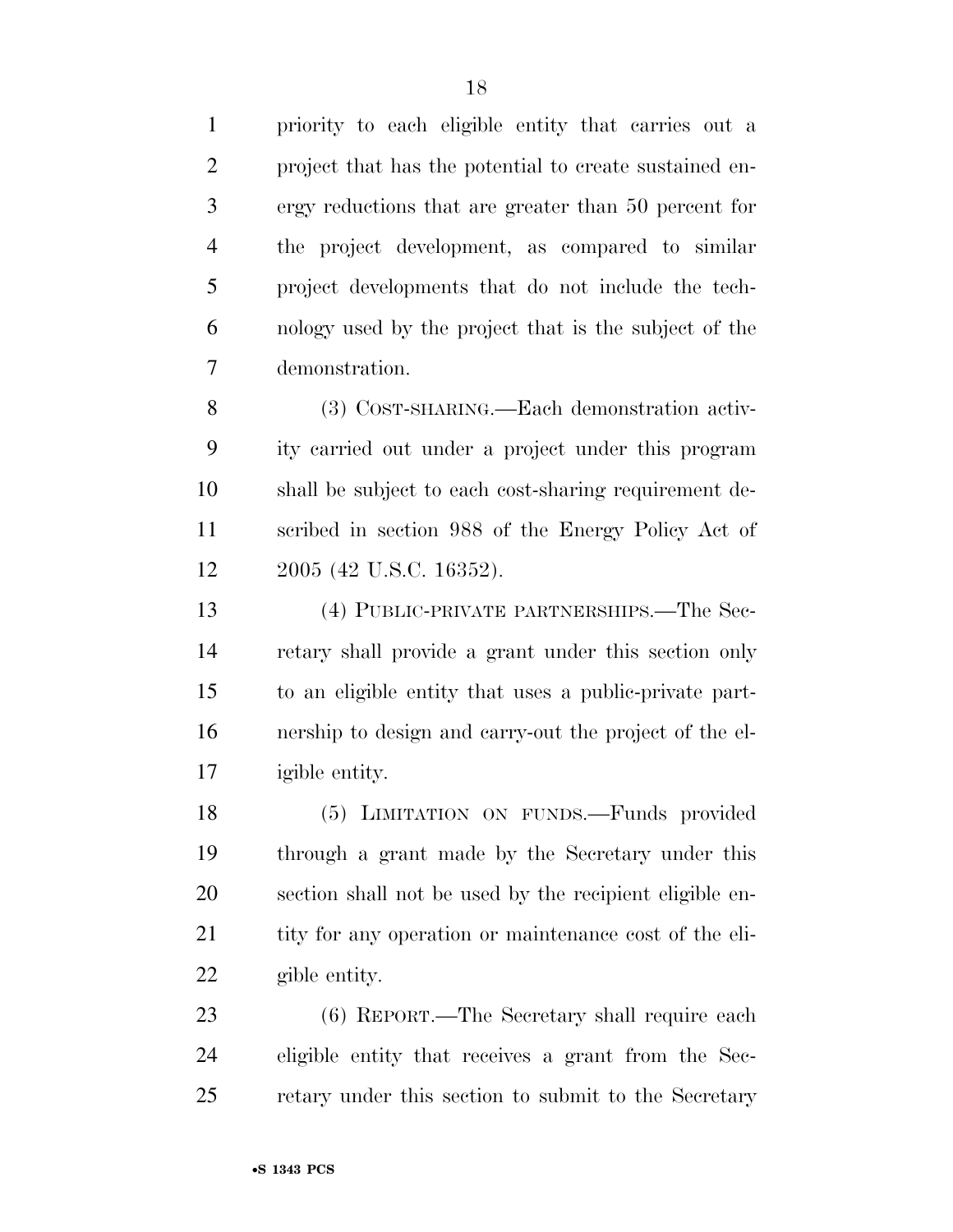| $\mathbf{1}$   | on a date not later than 1 year after the date on                |
|----------------|------------------------------------------------------------------|
| $\overline{2}$ | which the eligible entity completes the project of the           |
| 3              | eligible entity a report that contains a description             |
| $\overline{4}$ | $of$ —                                                           |
| 5              | (A) the estimated reductions in water use                        |
| 6              | achieved by the project of the entity;                           |
| 7              | (B) the reductions in energy consumption                         |
| 8              | achieved by the project of the entity;                           |
| 9              | (C) the comprehensive environmental bene-                        |
| 10             | fits achieved by the project of the entity; and                  |
| 11             | (D) the manner by which each reduction or                        |
| 12             | benefit described in subparagraphs (A) through                   |
| 13             | (C) compare to the original estimates of the eli-                |
| 14             | gible entity.                                                    |
| 15             | SEC. 10. RURAL WATER UTILITIES ENERGY AND WATER EF-              |
| 16             | FICIENCY PROGRAM.                                                |
| 17             | As soon as practicable after the date of enactment               |
|                | 18 of this Act, the Secretary shall establish and carry out      |
|                | 19 a program similar to, and consistent with, the national       |
| 20             | rural water and wastewater circuit rider program estab-          |
| 21             | lished under section $306(a)(22)$ of the Consolidated Farm       |
| 22             | and Rural Development Act $(7 \text{ U.S.C. } 1926(a)(22))$ (in- |
|                | 23 cluding the authority to make grants)—                        |
| $2\pi$         | $(1)$ to provide on site technical assistance to                 |

 (1) to provide on-site technical assistance to rural drinking water and wastewater utilities (in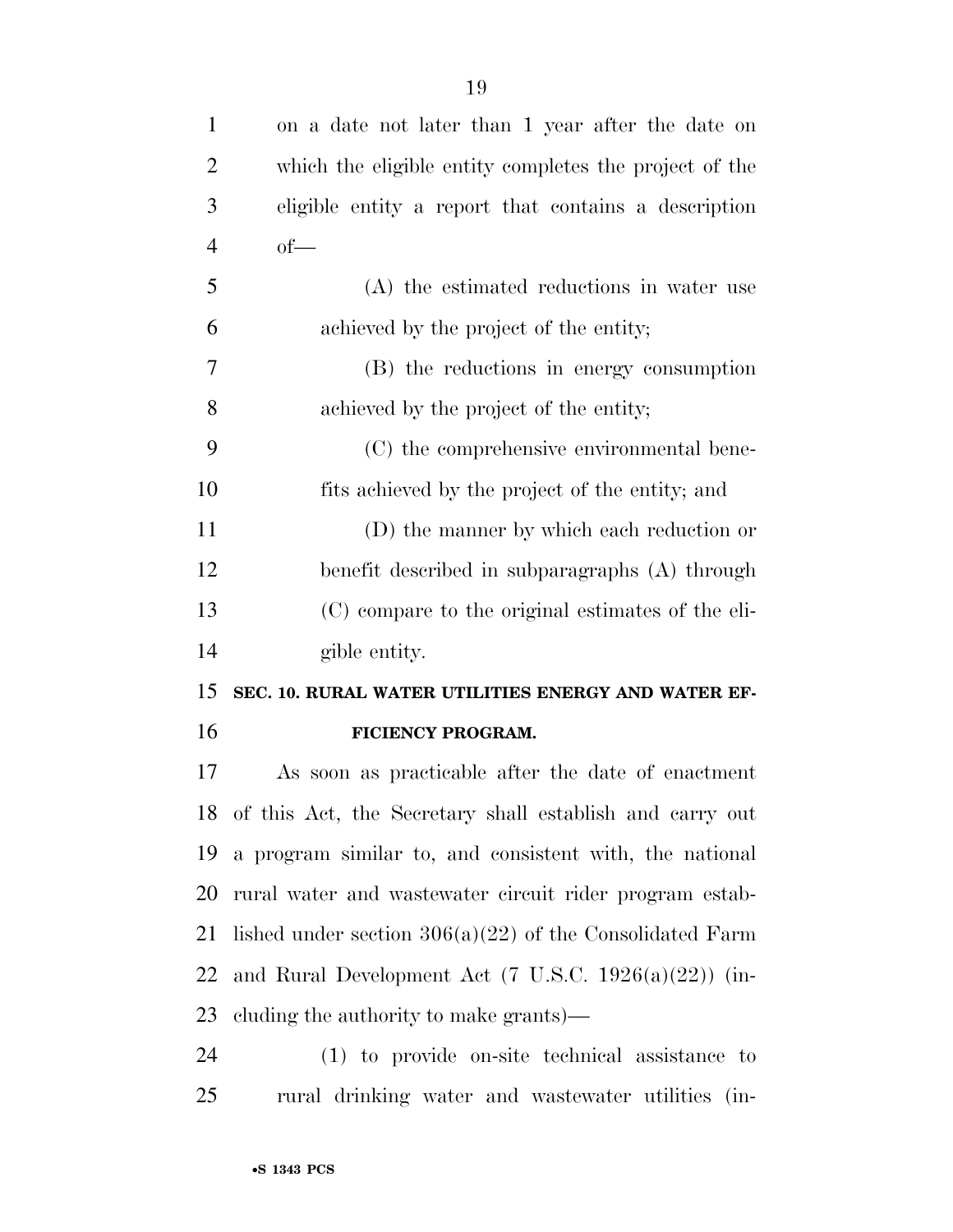cluding utilities serving an Indian tribe (as defined in section 4 of the Indian Self-Determination and Education Assistance Act (25 U.S.C. 450b))); and

 (2) to improve energy efficiency, identify and develop alternative and renewable energy supplies, and conserve water in the operation of rural drink-ing water and wastewater utilities.

### **SEC. 11. COMPREHENSIVE WATER USE AND ENERGY SAV-INGS STUDY.**

 (a) IN GENERAL.—As soon as practicable after the date of enactment of this Act, in consultation with other Federal agencies and appropriate entities, and incor- porating available governmental and nongovernmental data as appropriate, the Secretary shall conduct a com- prehensive study to determine the interrelated nature of water and energy use (including energy consumption in water-related processes and the manner by which to re- duce water-related energy consumption) to promote the ef-ficient use of water and energy.

(b) REQUIRED COMPONENTS.—

 (1) IN GENERAL.—In conducting the study under subsection (a), the Secretary shall include each component described in paragraphs (2) through 24 (5).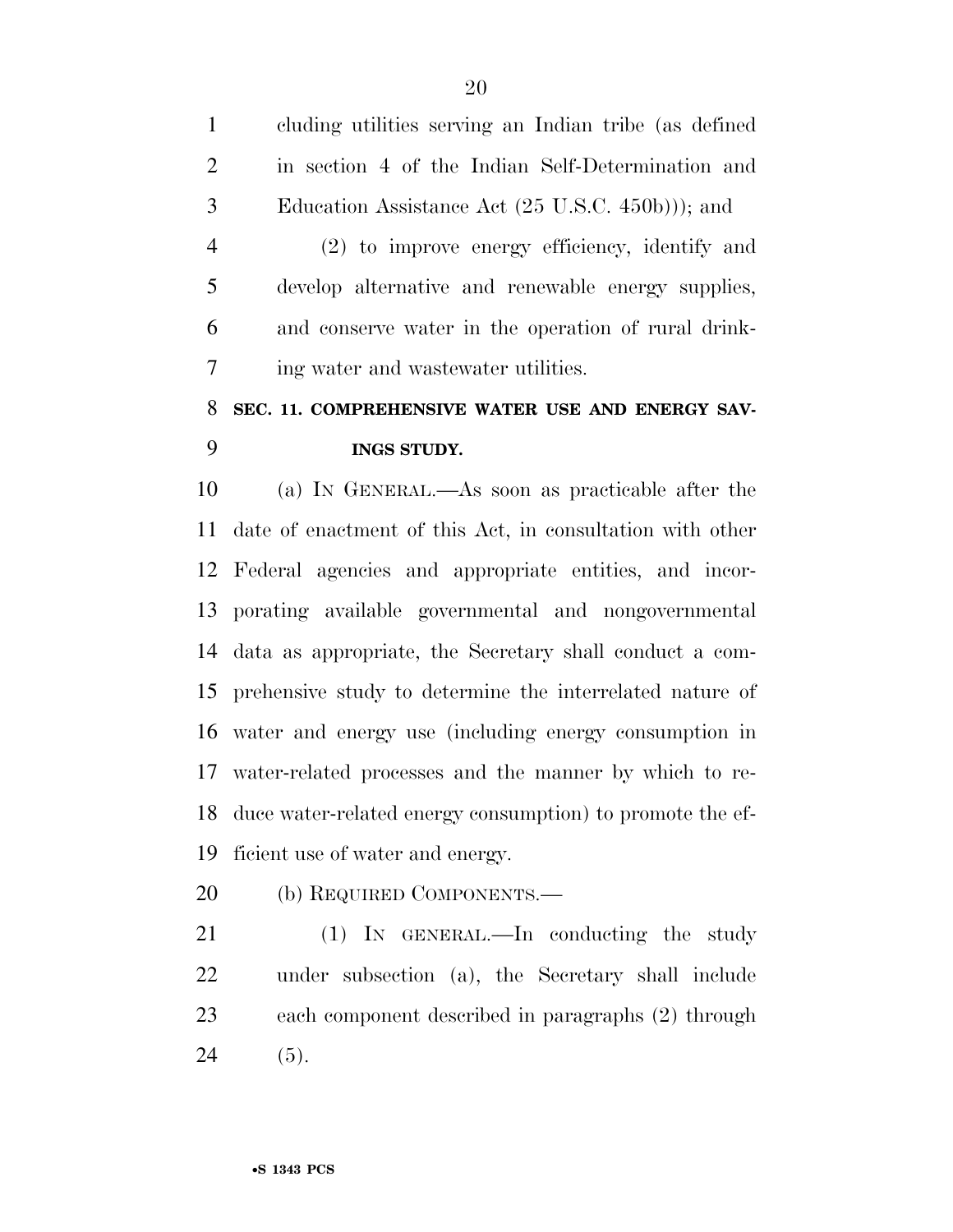| $\mathbf{1}$   | (2) INDUSTRIAL WATER.—In accordance with               |
|----------------|--------------------------------------------------------|
| $\overline{2}$ | paragraph $(1)$ , the Secretary shall—                 |
| 3              | (A) assess the annual industrial water use             |
| $\overline{4}$ | of the United States through a comparison, as          |
| 5              | the Secretary determines to be appropriate, of         |
| 6              | the differences in usage among—                        |
| 7              | various regions of the United<br>(i)                   |
| 8              | States;                                                |
| 9              | (ii) industry types and processes; and                 |
| 10             | (iii) the use of in-plant waste treat-                 |
| 11             | ment facilities; and                                   |
| 12             | (B) identify opportunities to reduce signifi-          |
| 13             | cantly industrial energy consumption and asso-         |
| 14             | ciated costs through the use of-                       |
| 15             | (i) water management strategies;                       |
| 16             | (ii) water conservation using tech-                    |
| 17             | nologies in existence as of the date of en-            |
| 18             | actment of this Act; and                               |
| 19             | (iii) reused water, particularly with re-              |
| 20             | spect to industrial energy applications.               |
| 21             | (3) PEAK DEMAND.—In accordance with para-              |
| <u>22</u>      | graph (1), the Secretary shall identify options to re- |
| 23             | duce energy use by water treatment and delivery        |
| 24             | systems during peak electric demand periods, includ-   |
| 25             | ing through—                                           |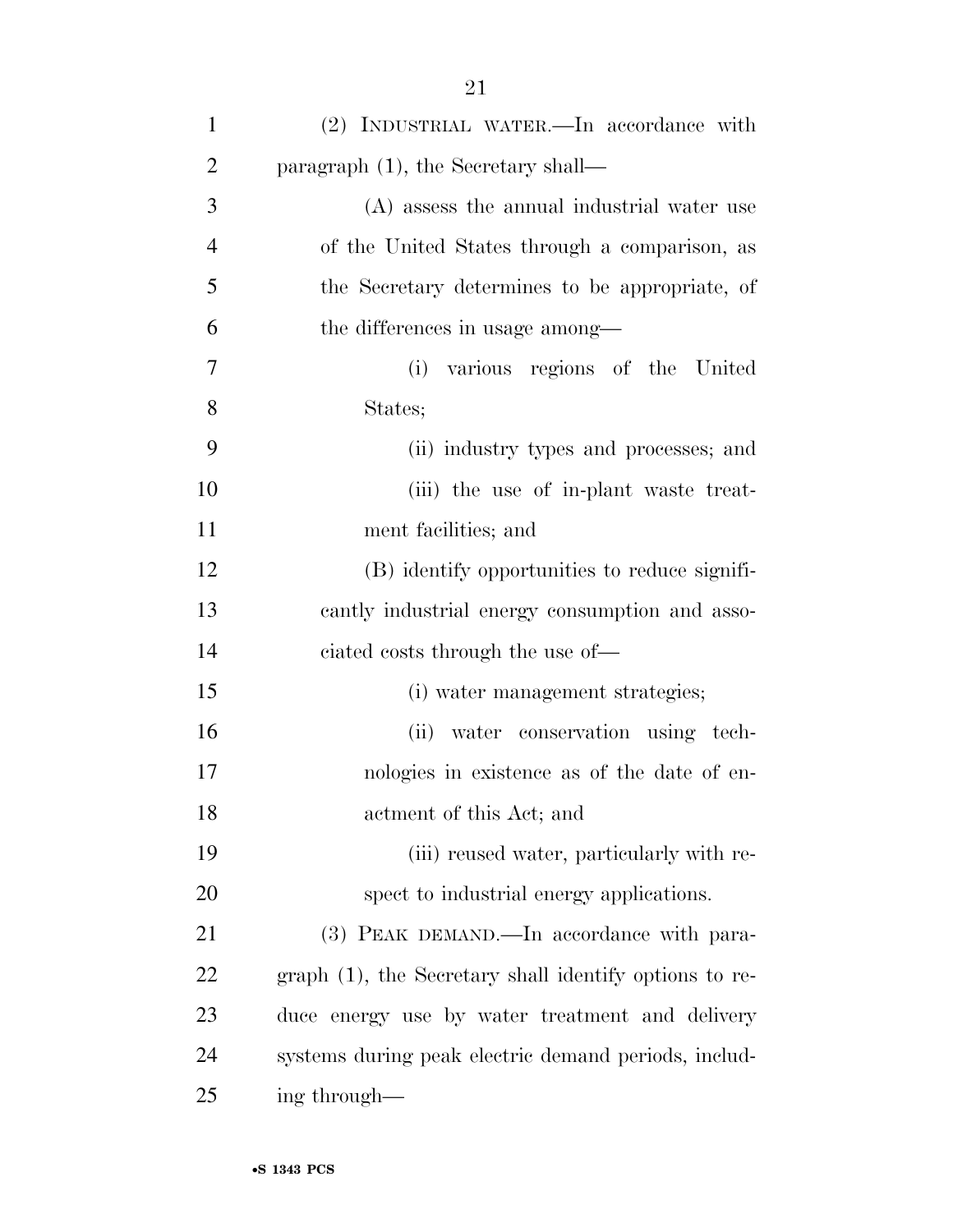| $\mathbf{1}$   | (A) the use of increased water storage fa-            |
|----------------|-------------------------------------------------------|
| $\overline{2}$ | cilities;                                             |
| 3              | (B) the aggregation of water system utility           |
| $\overline{4}$ | accounts;                                             |
| 5              | (C) the installation of supervisory control           |
| 6              | and data acquisition systems; and                     |
| $\overline{7}$ | (D) improvements made to primary and                  |
| 8              | secondary water and wastewater treatment.             |
| 9              | (4) NONPOTABLE WATER SOURCES.—In accord-              |
| 10             | ance with paragraph (1), the Secretary shall identify |
| 11             | and assess—                                           |
| 12             | (A) the applications and uses for nonfresh-           |
| 13             | water sources of water supply in industrial,          |
| 14             | commercial, and residential applications; and         |
| 15             | (B) the potential energy conservation that            |
| 16             | may result from the use of nonfreshwater sup-         |
| 17             | plies, including—                                     |
| 18             | (i) recycled and reclaimed water;                     |
| 19             | (ii) produced water; and                              |
| 20             | (iii)<br>other<br>nontraditional<br>water             |
| 21             | sources.                                              |
| 22             | $(5)$ EMBEDDED ENERGY.—In accordance with             |
| 23             | paragraph (1), to facilitate an understanding of the  |
| 24             | potential energy savings associated with water con-   |
| 25             | servation and efficiency, the Secretary shall assess  |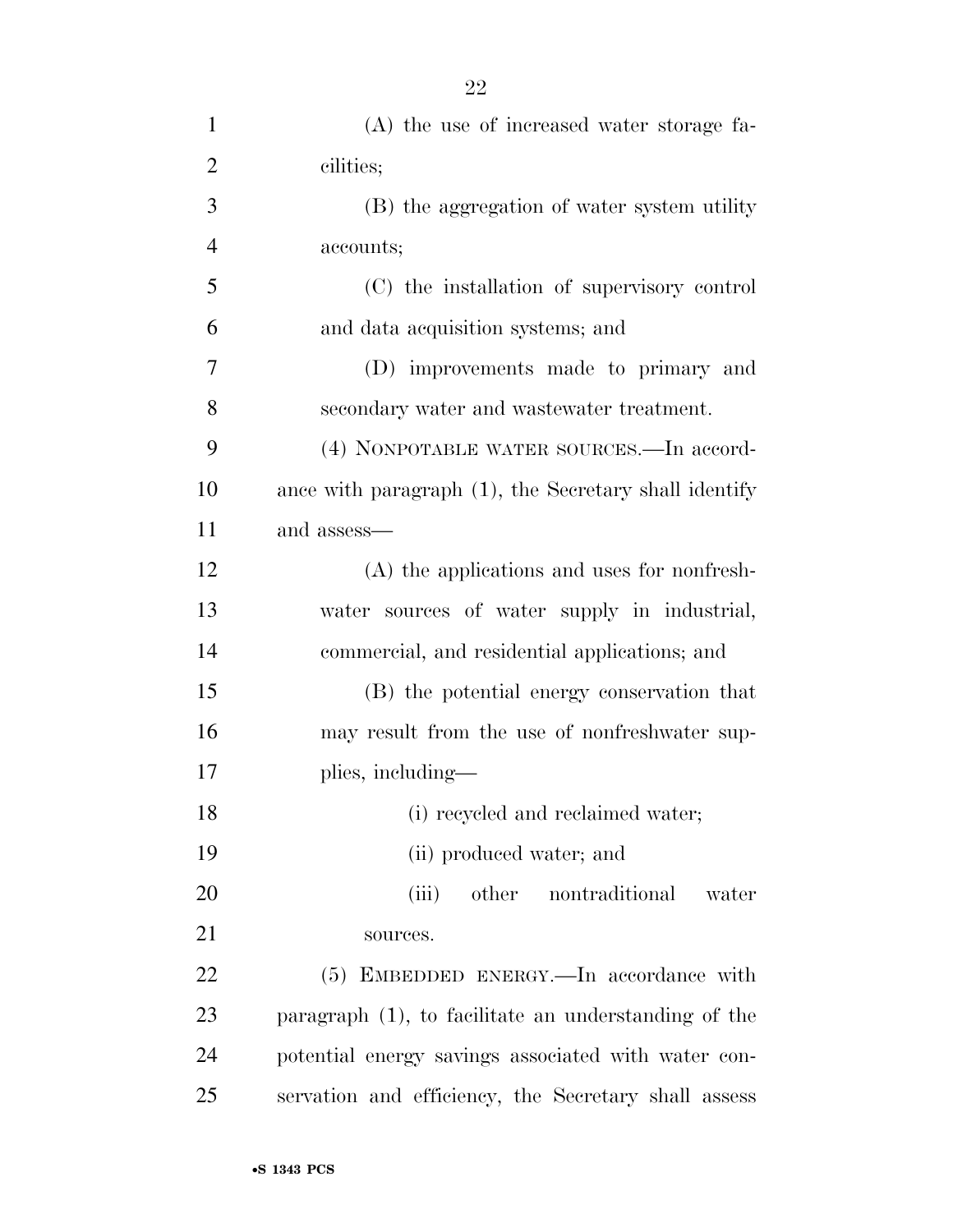and estimate the quantity and type of energy con- sumed in the procurement, transport, and treatment of water supplies and wastewater that serve indus- trial, commercial, and residential uses, including variations relating to differences in geography and types of supply and wastewater processes. (c) REPORT.—Not later than 18 months after the date of enactment of this Act, the Secretary shall submit to the appropriate committees of Congress a report that contains a description of— (1) the results of the study conducted by the

- Secretary under this section; and
- (2) the means by which to incorporate, and the benefits of incorporating, the results of the study into related reports prepared by the Secretary.